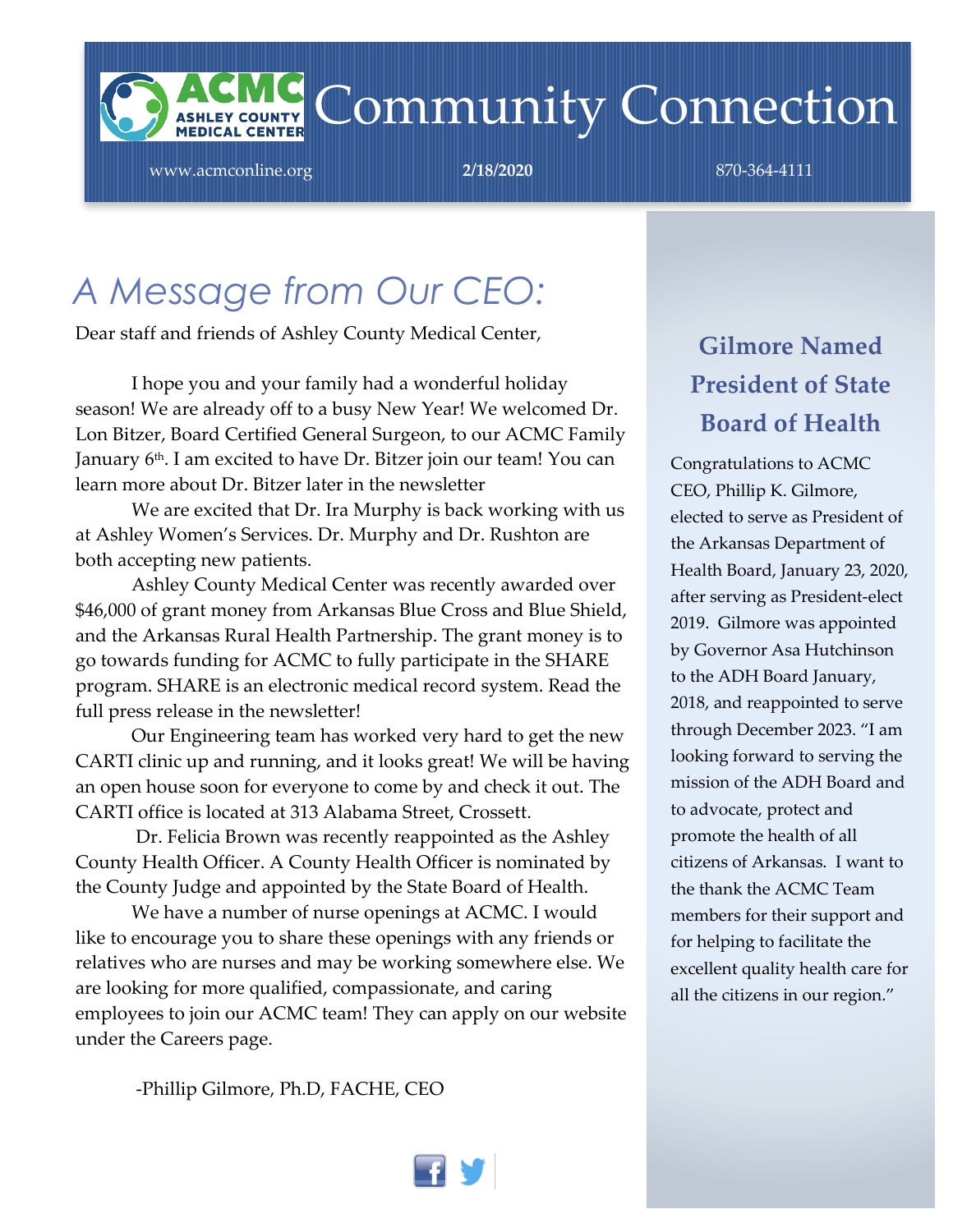## **ACMC Welcomes New Board-Certified General Surgeon**

Ashley County Medical Center welcomes Dr. Lon Bitzer to their team. Dr. Bitzer received his medical degree from the University of California College of Medicine- Irvine. His residency training in General Surgery was completed at the State University of New York (SUNY) at Buffalo Graduate Medical/Dental Education Consortium. Dr. Bitzer is certified by the American Board of Surgery. He has been a practicing surgeon at Jefferson Regional Medical Center, JRMC, for the past 25 years, and served as a surgical instructor for UAMS-South Central Family Practice Residency Program. Before his time at JRMC, Dr. Bitzer was at UAMS for four years. Dr. Bitzer is a member of the Arkansas Medical Society.

As a General Surgeon, Dr. Bitzer offers a wide variety of surgical services including lap and open cholecystectomies (gallbladder), lap and open appendectomies, placement of central lines, breast surgery- both benign and malignant, lower extremity amputations up to above the knee, amputation as needed for nonhealing wounds or infections from vascular disease or diabetes, repair of hernias, including recurrent hernias, hidradenitis excisions, pilonidal cysts, port placements, dialysis access procedures, colon surgeries, endoscopies, removal of skin lesions and cancers, drainage of abscesses, and more. He specializes in general surgery and digestive care (G. I. Services).

Ashley County Medical Center's Chief Executive Officer, Phillip Gilmore, says "I am pleased to announce the addition of Dr. Lon Bitzer, Board Certified General Surgeon, to our medical staff in January to further enhance the surgical care we will be able to render to all of our citizens. He will join our established General Surgery practice with board certified general surgeon, Dr. Sarahrose Webster. I believe we have been truly blessed by having these two join our excellent medical staff. There are currently only 320 board certified general surgeons in the state of Arkansas. Dr. Bitzer and Dr. Webster joined our team because of our culture and quality of medical care."

"I look forward to helping in any situation needed, and if I am unable to correct the condition myself, I will help find someone who can," says Dr. Lon Bitzer.



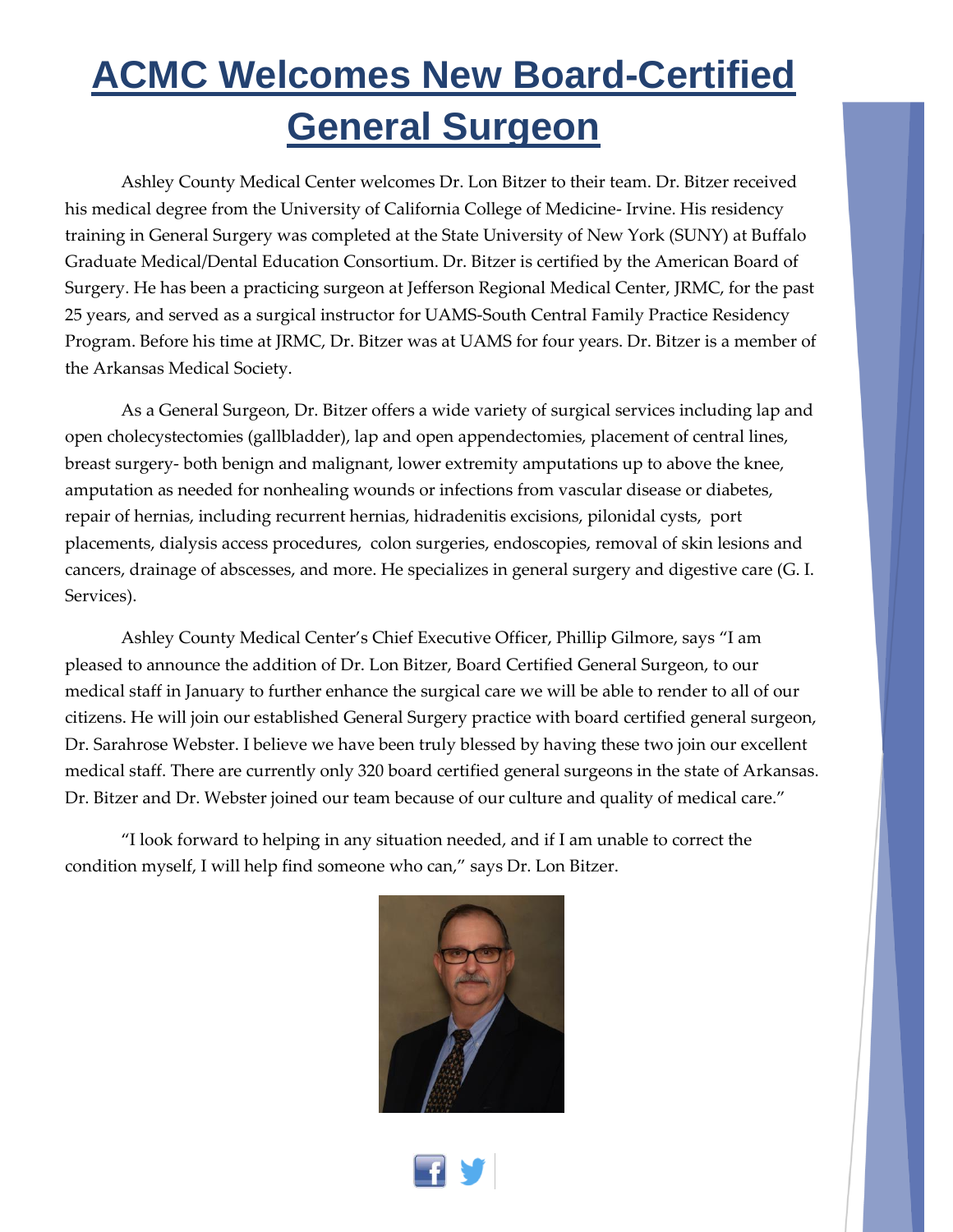#### **Ashley County Medical Center Receives Grant from Arkansas Blue Cross and Blue Shield and ARHP**

The Arkansas Rural Health Partnership (ARHP), an organization that Ashley County Medical Center is a member of, was awarded \$817,000 from Arkansas Blue Cross and Blue Shield last month. The monies were awarded to help South Arkansas hospitals and clinics improve how they exchange patient information and ensure better continuity of care during patient transfers.

Ashley County Medical Center received \$46,226 of the grant money allocated towards full participation in the State Health Alliance for Records Exchange (SHARE), which is overseen by the Office of Health Information Technology, a division of the Arkansas Department of Health. Ashley County Medical Center was already participating in the SHARE program, but at a minimal level due to the high cost of the program.

SHARE will provide ACMC and other participating providers and hospitals with real-time patient results that will help them identify clinical strengths and areas that might need improvement. This program will also let users transmit and exchange clinical information such as medications, allergies, clinical care summaries, vital signs, continuity of care documents, immunization records, lab results, a transition of care documents, radiology reports, and discharge summaries. Providers will be able to send clinical information instantaneously so that providers have the information before the patients arrive.

SHARE's vision is a healthier Arkansas, allowing patients and providers access to complete electronic health records enabling better health decisions.

ARHP is a nonprofit organization that consists of 14 hospitals and 108 hospitalowned or affiliated clinics in the southern region of the state.



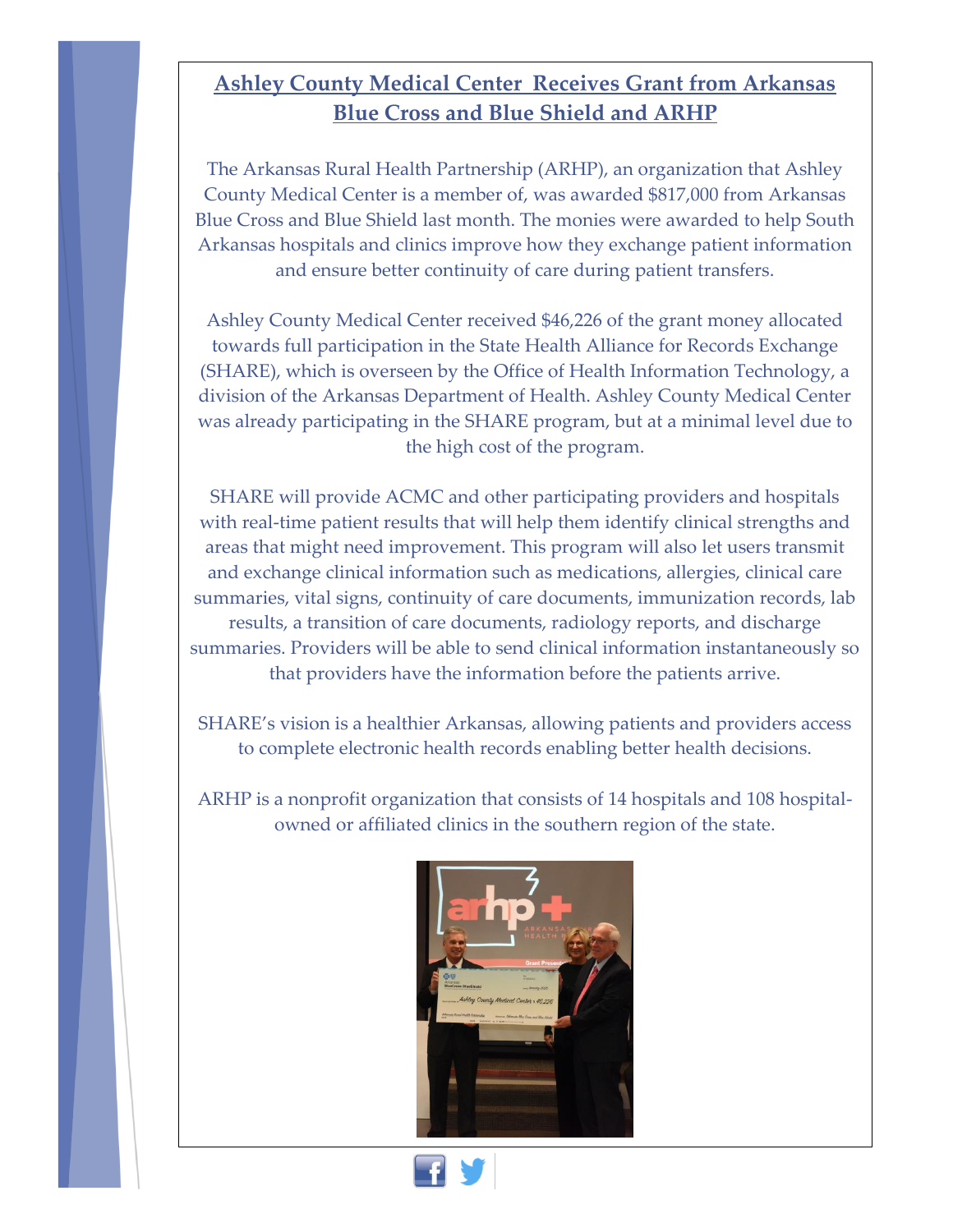### Hamburg Health Clinic Part of Grant Recipient- UAMS Receives \$2.3 Million to Reimburse Facilities that Provide Medication-Assisted Treatment for Opioid Use

The University of Arkansas for Medical Sciences recently received \$2.3 million from the Arkansas Department of Human Services (DHS) to compensate facilities across the state providing opioid use disorder patients with medication-assisted treatment.

The money will allow medical providers to offer treatment for opioid use disorder to patients without insurance or the ability to pay for services. This new effort is an offshoot of MATRIARC (Medication Assisted Treatment Recovery Initiative for Arkansas Rural Communities), a partnership between UAMS' Psychiatric Research Institute and DHS.

Facilities wanting to take part in the project have until Feb. 28 to submit proposals to UAMS. The funding is scheduled to be available until April 30, 2020.

The funds will cover expenses including the cost of medication, hiring peer support specialists, providing treatment services and even travel costs for patients using medication-assisted treatment.

"We are really the stewards of the money, our job is to give it away," said Michael Mancino, M.D., a professor in the UAMS College of Medicine Department of Psychiatry who oversees the MATRIARC program. "We're working with clinics planning to or already providing medication-assisted treatment to people below the poverty line so they don't have to turn anyone away."

Medication-assisted treatment is using medication to relieve cravings and withdrawal symptoms along with counseling and support to overcome the use of opioids.

The following agencies have been awarded grants to provide office-based medication-assisted treatment: Recovery Centers of Arkansas, Ozark Guidance of Mountain Home, Quapaw House of El Dorado, Western Arkansas Guidance & Counseling of Fort Smith, *Hamburg Health Clinic*, WeCare & WeDeliver of Warren, UAMS Health Family Medical Center in Helena, UAMS Health Family Medical Center in Magnolia, UAMS Health Family Medical Center in Fort Smith, Harbor House of Fort Smith, Gold Cross Urgent Care of El Dorado, Spine Specialty Clinic of Heber Springs, Ouachita Behavioral Health and Wellness of Hot Springs, Counseling Services of Jacksonville, the Guinn Clinic of El Dorado, Northeast Arkansas Community Health of Jonesboro and Compassionate Care Clinic of Searcy.

Medication-assisted treatment includes methadone that can only be dispensed through an opiate treatment program, products containing buprenorphine that require a federal waiver for prescribers and injectable naltrexone, which does not require special qualifications for prescribing. Research has shown that a combination of medication-assisted treatment and behavioral therapy can successfully treat opioid use disorder and can help sustain recovery.

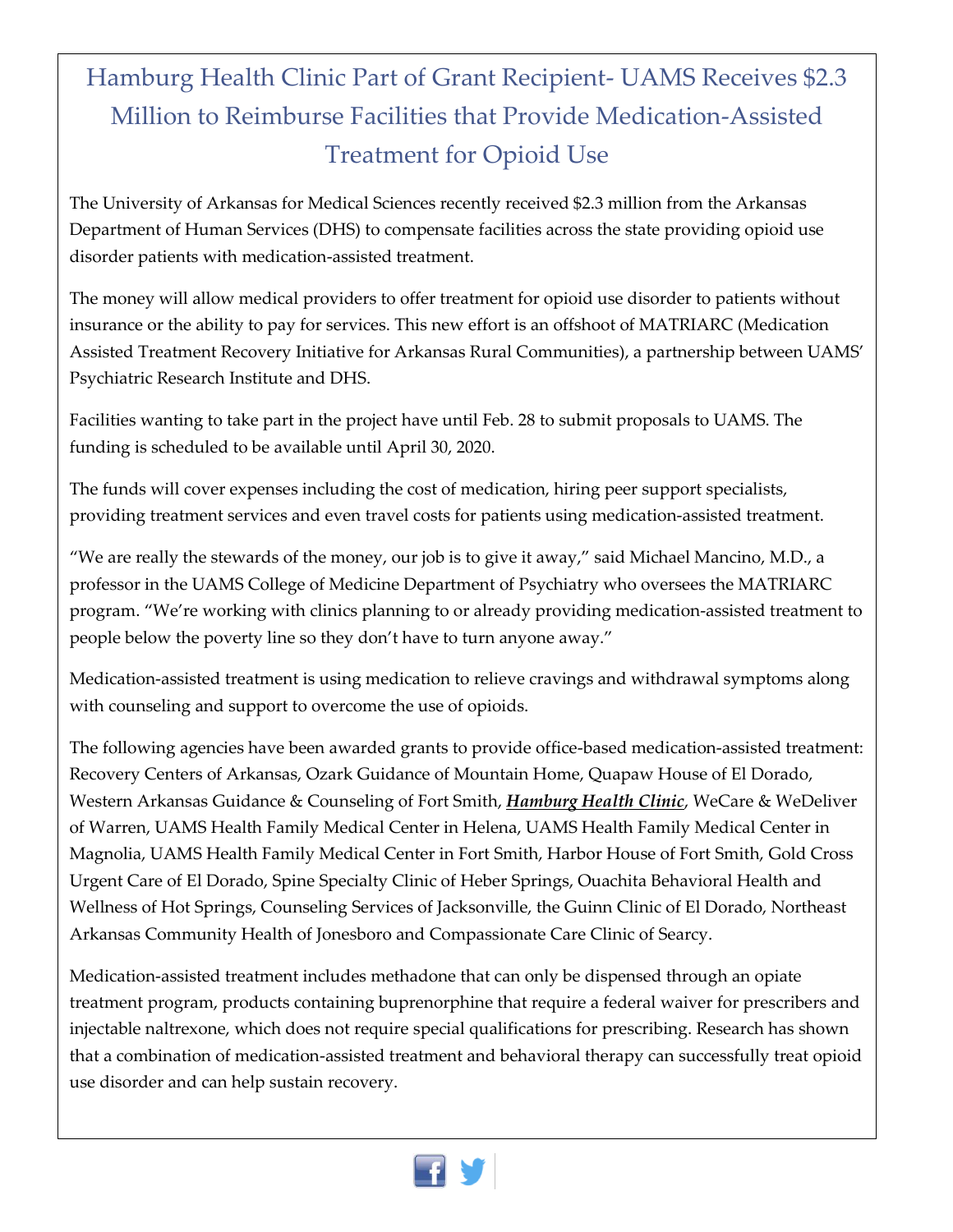### *ACMC Recognized with 2019 Performance Leadership Award in Patient Perspective*

As part of National Rural Health Day on November 21, Ashley County Medical Center today announced it has been recognized by The Chartis Center of Rural Health and the National Organization of State Offices of Rural Health (NOSORH) for overall excellence in Patient Perspective. Based on the results of the Hospital Strength INDEX from iVantage Health Analytics, the Performance Leadership Awards reflect top quartile performance among all rural hospitals in the United States in either Quality, Outcomes or Patient Perspective.

"Being recognized with the National Organization of State Offices of Rural Health for overall excellence in Patient Perspective is an honor for our hospital," says Phillip Gilmore, CEO of Ashley County Medical Center. "It demonstrates the level of dedication and commitment to quality care that our patients, their families, and the community can expect at Ashley County Medical Center."

The Hospital Strength INDEX is the industry's most comprehensive and objective assessment of rural hospital performance. Leveraging data from publicly available data sources, the INDEX aggregates data from 50 rural-relevant metrics across eight pillars of performance. Celebrating its 10th anniversary in 2020, the INDEX serves as the data foundation for a number of industry-leading rural recognition programs and legislative initiatives.

"National Rural Health Day has come to symbolize not just the vital role healthcare providers play in rural communities, but the dedication and hard work that goes into overcoming the unique healthcare challenges that exist across rural America," said Teryl Eisinger, Chief Executive Officer, NOSORH. "We are proud of the work of the State Offices of Rural Health, their partners and rural hospitals do to improve care across the nation."

"Each year, National Rural Health Day serves as a terrific backdrop for celebrating the power of rural and recognizing rural providers who continue to demonstrate an unwavering commitment to delivering quality care within their communities," said Michael Topchik, National Leader, The Chartis Center for Rural Health. "We are delighted to be recognizing these top quartile performers in partnership with NOSORH."

 $\overline{\phantom{a}}$ 

 $\overline{\phantom{a}}$ 

 $\overline{\phantom{a}}$ 



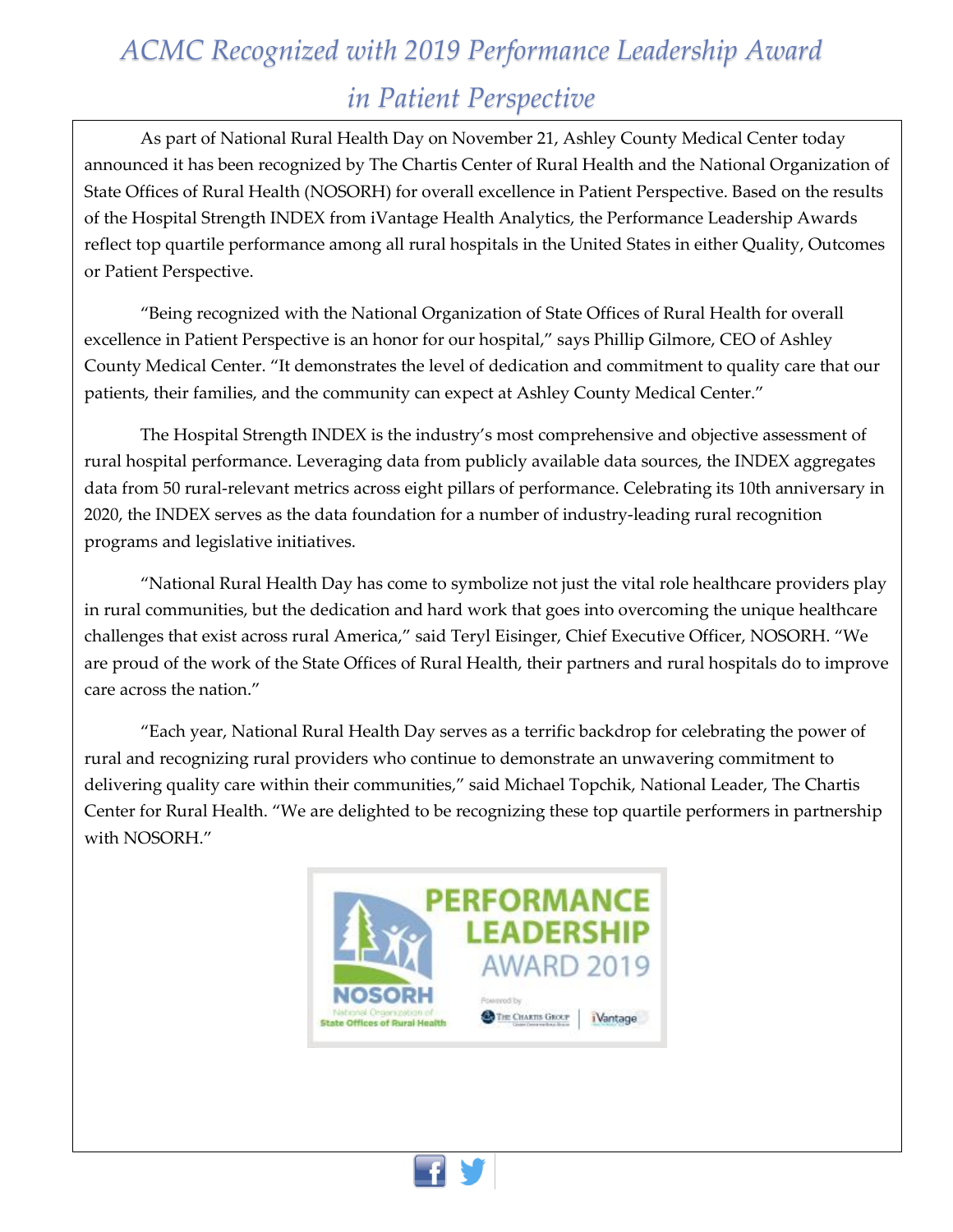### Have a Problem With Your Bill?

ACMC works hard to improve our patient's experience; not just clinically but also from a business prospective. It is our desire that your registration and billing experience is of high quality. Insurance processes can be complex and we want to help make this process as easy as possible for you, our valued patients. If you have a question regarding your Insurance Explanation of Benefits or your hospital statement; it would be our pleasure to talk with you to answer questions and to resolve all billing issues that may exist.

Please contact our Financial Counseling office at 870-364-1250.

### ACMC Family Home Health

To qualify for home health care, you must meet the following criteria:

Be considered "homebound," (requires a tax in some private insurance do not require patient to be homebound)

• Require skilled care on a part-time or intermittent basis to improve, maintain, prevent, or further slow your health condition, Example of skilled care-Education and Teaching, Iv Therapy, Wound Care, IM Injections, New Ostomy Education, Medication management teaching

• Be under the care of a doctor, who completes and documents an in-person visit with you either

Custodial Care (Long-Term Care) is non-skilled personal care

Non-skilled personal care includes activities of daily living (ADLs) like bathing, dressing, eating, chores, and health-related care that most people do on their own, like taking insulin. Agencies that offer these services are referred to as home care agencies, not to be confused with home health care agencies which offer home health care services.

Please welcome our new Biller Martha "Marti" Murphy to ACMC Family Home Health. She has experience in billing and loves coding. We are so glad for her to join our team.

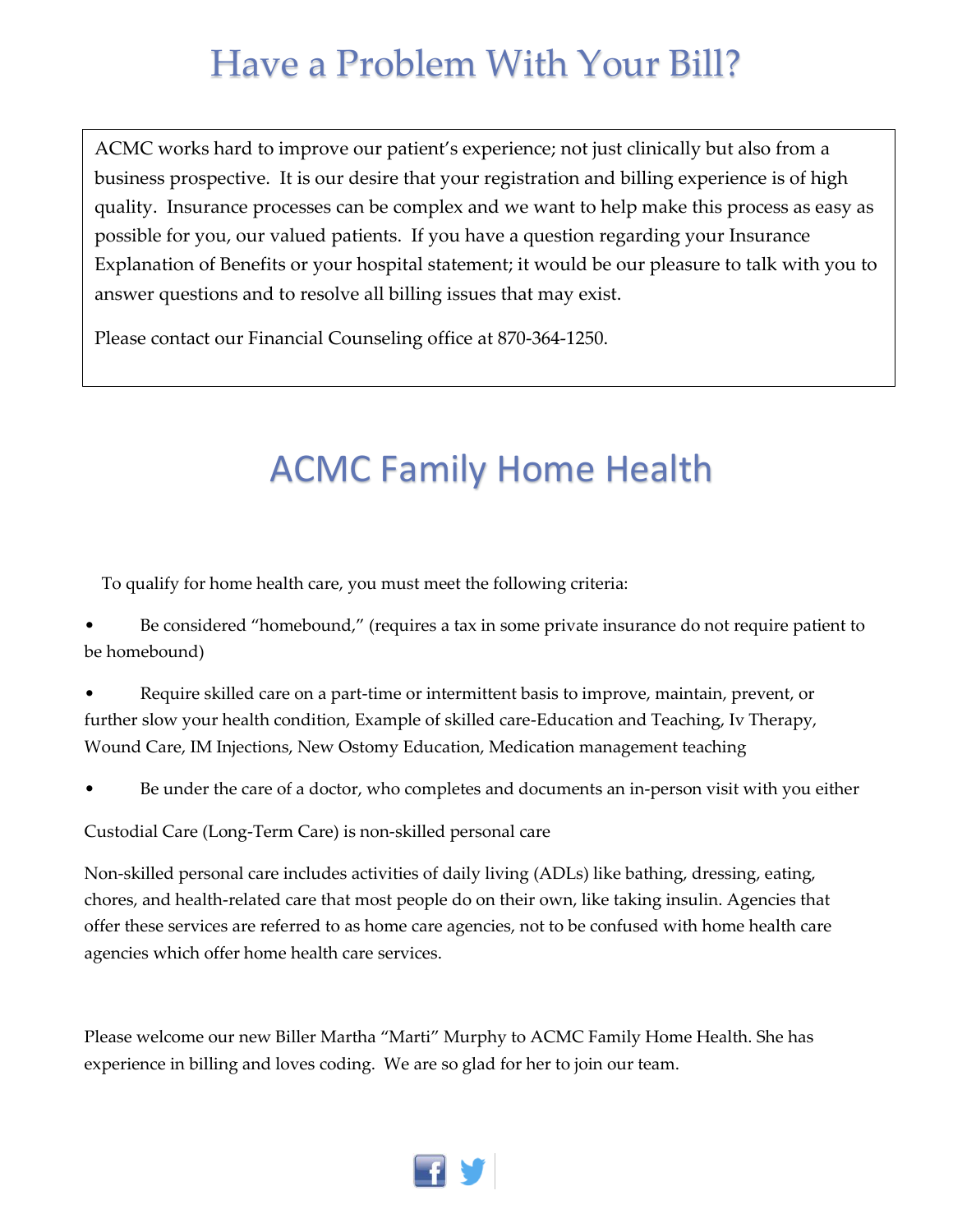# CMC Goes Green!

Read & Paper makes up 25% of generated trash each year. Recycled paper is used to make new paper products, saving trees and other natural resources. When you go Recycleshopping, look for products that are made from recycled paper. Be encouraged to reuse gift bags and tissue paper, and not discard them after a one use.



## **Ashley County Go Red for Women!**

- GO RED Day will be on February 18, 2019 for free health screenings.
- GO Red Banquet will be on February 27th at the MMC. Doors will open at 5 and the banquet will start at 6. Dr. Michael Huber will be our keynote speaker. Tickets will be \$20.

## **January Birthdays**

**C. Wilson, J. Stell, B. Amos, J. Whitten, P. Breedlove, Dr. Gomez, C. Honour, D. Ward, R. Smith, P. Keely, L. Stell, D. Burchfield, A. Willink, C. Murphy, R. West, D. Rainwater, J. Boykin, H. Naron, L. Pope, A. Smith, M. Cockerham, B. Rabb, and O. Day.**

## **January Anniversaries**

**Ronnie Dillion 31 yrs., Sharon Burnett 31 yrs., Dewey Ward 23 yrs., Kathy Launius 21 yrs., Kathy Smith 21 yrs., Shirley White 20 yrs., Brandy Stapleton 18 yrs., Lisa Vandiver 15 yrs., Angela Willhite 12 yrs., Charlayne Honour 9 yrs., Penny Breedlove 8 yrs., Debbie McDonald 7 yrs., Belinda Holland 8 yrs., Rebecca Amos 8 yrs., Shellye Timmons 8 yrs., Jesse Harrington 7 yrs., Barbara Scott 7 yrs., Brandi Buchler 6 yrs., Vanessa Brantly 5 yrs., Cathy Harcrow 4 yrs., Dr. Felicia Brown 4 yrs., Leasa Dolan 4 yrs., Laura Pope 3 yr., Hannah Rice 2 yrs., Juanda Tubbs 2 yrs., Jessica Gunter 1yr., Cindy Ballon 1yr., Devon Albritton 1 yr., Elizabeth Tucker 1 yr., Kelsey Hall 1 yr., Stacey Upton 1 yr., Rebecca Ledbetter 1 yr., and Candy Myers 1 yr.**